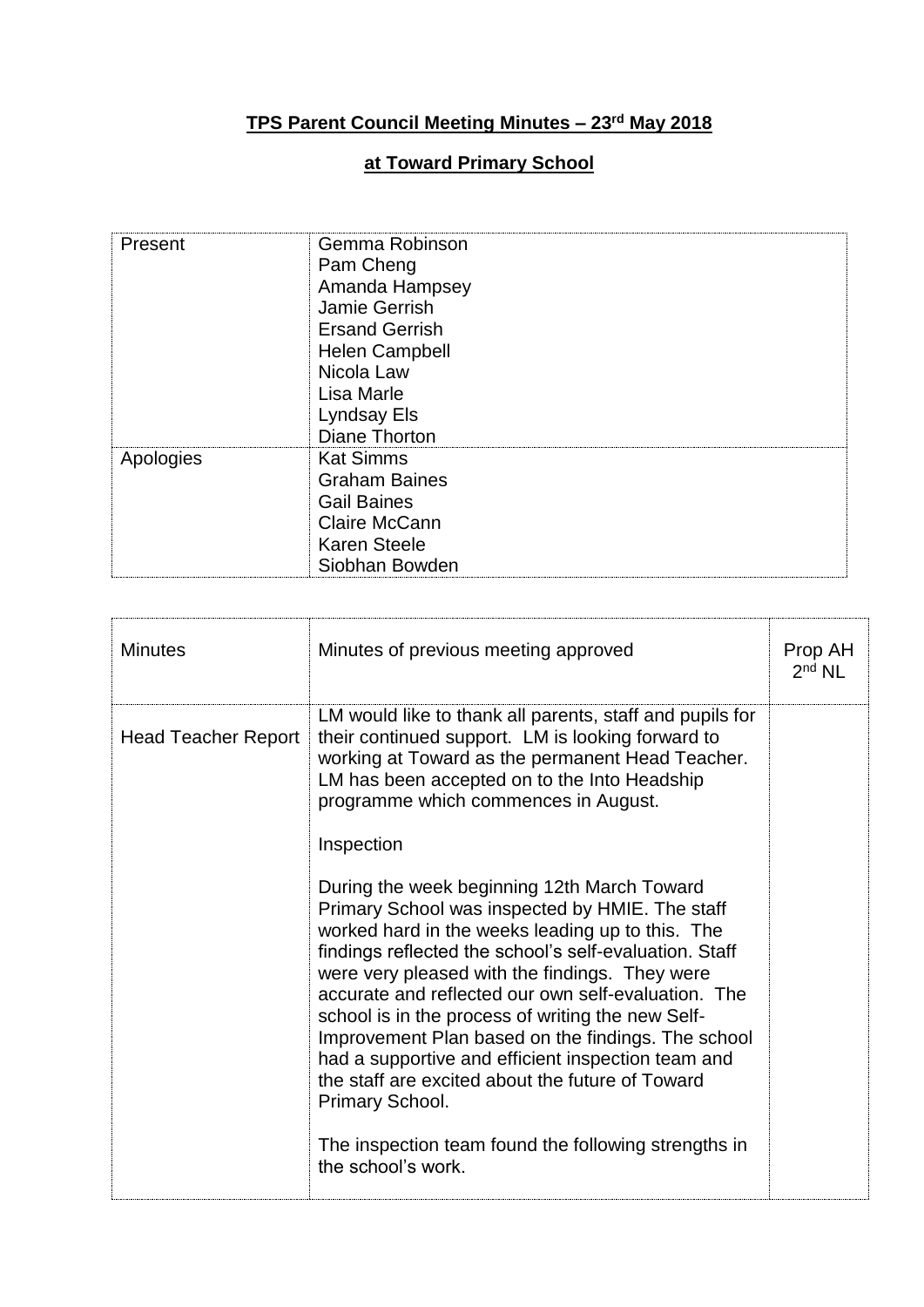| * The nurturing and caring ethos across the school<br>which is underpinned by very positive relationships.<br>The strong sense of community extends to parents,<br>staff and partners. As a result, children feel secure<br>and supported and enjoy coming to school.                                                                                                                                                                                                                                                                             |  |
|---------------------------------------------------------------------------------------------------------------------------------------------------------------------------------------------------------------------------------------------------------------------------------------------------------------------------------------------------------------------------------------------------------------------------------------------------------------------------------------------------------------------------------------------------|--|
| * The teamwork of staff to improve the school. All<br>staff work well together to provide positive learning<br>experiences for children. Throughout a period of<br>change, they have maintained their focus on<br>supporting all children to achieve their potential.                                                                                                                                                                                                                                                                             |  |
| * The good use of outdoor learning and the local<br>environment to develop children's skills. Children are<br>encouraged to be curious, creative and independent.                                                                                                                                                                                                                                                                                                                                                                                 |  |
| * The inclusive learning environment. Staff are<br>committed to ensuring that all children participate and<br>achieve success.                                                                                                                                                                                                                                                                                                                                                                                                                    |  |
| The following areas for improvement were identified:                                                                                                                                                                                                                                                                                                                                                                                                                                                                                              |  |
| * Develop approaches to self-evaluation to provide a<br>shared vision for change and improvement that<br>drives the work of the school.                                                                                                                                                                                                                                                                                                                                                                                                           |  |
| * Continue to develop approaches to assessment and<br>monitoring children's progress to ensure all children<br>experience appropriate pace and challenge in their<br>learning.                                                                                                                                                                                                                                                                                                                                                                    |  |
| * Continue to develop the curriculum so that children<br>make progress across all curriculum areas.                                                                                                                                                                                                                                                                                                                                                                                                                                               |  |
| <b>Pupil Equity Funding</b>                                                                                                                                                                                                                                                                                                                                                                                                                                                                                                                       |  |
| Toward Primary School will be receiving Pupil Equity<br>Funding in August from the Government. This<br>funding is given to close the attainment gap in<br>schools across Scotland. The school did not qualify<br>for funding last year but this year we should be<br>getting £3,600. As the aim of the fund is specifically<br>to close the attainment gap the school should be able<br>to show positive outcomes in this area as a result of<br>this. We will be asking parents and pupils for ideas<br>on how to make best use of this funding. |  |
|                                                                                                                                                                                                                                                                                                                                                                                                                                                                                                                                                   |  |

Ĩ.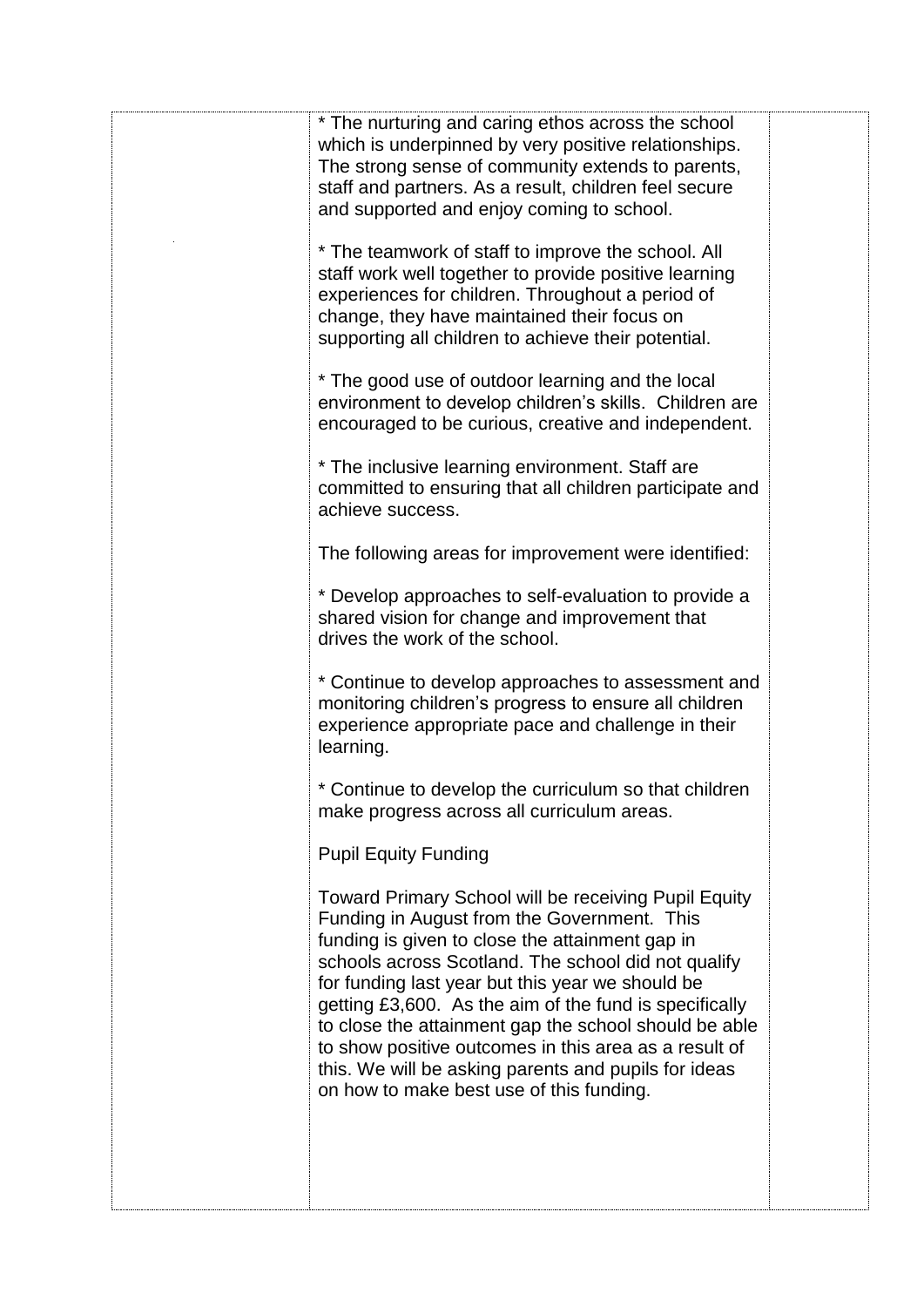| Courses attended by staff:                                                                                                                                                                           |
|------------------------------------------------------------------------------------------------------------------------------------------------------------------------------------------------------|
| * Lisa – Fire Awareness Training, Risk Assessment,<br><b>Accident Reporting</b>                                                                                                                      |
| * Jaime - Moderation                                                                                                                                                                                 |
| * Lisa & Jaime - GDPR Training                                                                                                                                                                       |
| * Laura - Messenger 5 Advanced                                                                                                                                                                       |
| <b>GDPR (General Data Protection Regulation)</b>                                                                                                                                                     |
| All staff have now completed the GDPR e-module<br>training from the Council. JG and LM have attended<br>training. School is working with the authority to<br>ensure that guidance is being followed. |
| Staffing                                                                                                                                                                                             |
| Lucy Edgar has joined us for one day a week to<br>support pupils in the school.                                                                                                                      |
| Lisa Marle is now permanent Joint Head Teacher of<br>both Toward and Innellan Primary Schools.                                                                                                       |
| <b>Activities and Events:</b>                                                                                                                                                                        |
| * Swimming Lessons                                                                                                                                                                                   |
| * P3/4 Football Coaching & Festival                                                                                                                                                                  |
| * Rural Schools Observatory visit                                                                                                                                                                    |
| * Scottish Opera P4-7                                                                                                                                                                                |
| * Parent Evening                                                                                                                                                                                     |
| * Daffodil Tea                                                                                                                                                                                       |
| * P7 Volleyball                                                                                                                                                                                      |
| * P7 Benmore                                                                                                                                                                                         |
| * P1 & P7 Dental Inspections with NHS                                                                                                                                                                |
| * P4/5 Forest Tour                                                                                                                                                                                   |
| * P7 Orienteering                                                                                                                                                                                    |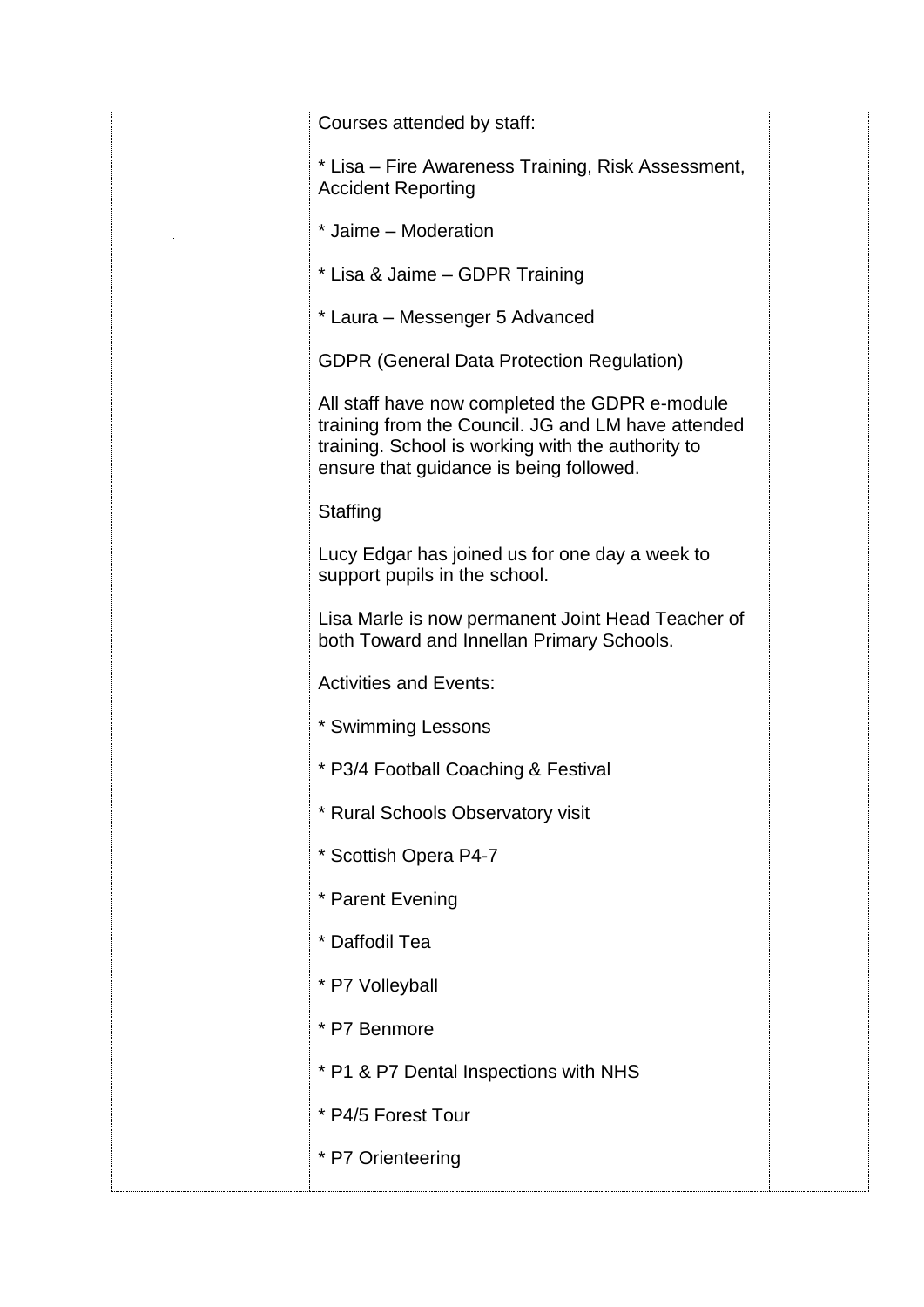|                           | * MOD singers visit to school                                                                           |
|---------------------------|---------------------------------------------------------------------------------------------------------|
|                           | A big thank you to the Parent Council for the Fish and<br>Chip Quiz night.                              |
|                           | <b>Clubs</b>                                                                                            |
|                           | * After School Shinty at Innellan PS                                                                    |
|                           | * Choir Club                                                                                            |
|                           | * Sports Club at Innellan PS                                                                            |
|                           | * Beach Club                                                                                            |
|                           | Dates for Diary:                                                                                        |
|                           | * 31st May - P4-7 Sky Academy                                                                           |
|                           | * P1 Transitions visits                                                                                 |
|                           | * P7 Transitions at DGS                                                                                 |
|                           | * 15th June - Police Sports                                                                             |
|                           | * 18th June - Beaver Talk                                                                               |
|                           | * 21st June – School Trip – Vikingar                                                                    |
|                           | * 28th June - Sports Day                                                                                |
|                           | * 29th June – School closes                                                                             |
|                           | Septic Tank                                                                                             |
|                           | An asbestos survey was recently carried out. The<br>septic tank is due to be installed over the summer. |
|                           | <b>School Roll</b>                                                                                      |
|                           | There are 2 P7's leaving us in June. The roll for<br>session 2018-19 will be 32.                        |
|                           | A big thank you to all of the parents and staff who<br>work together to make this a special school.     |
| <b>Treasurer's Report</b> | Paid in £88.25<br>Outgoing £30<br><b>Balance £1900.78</b>                                               |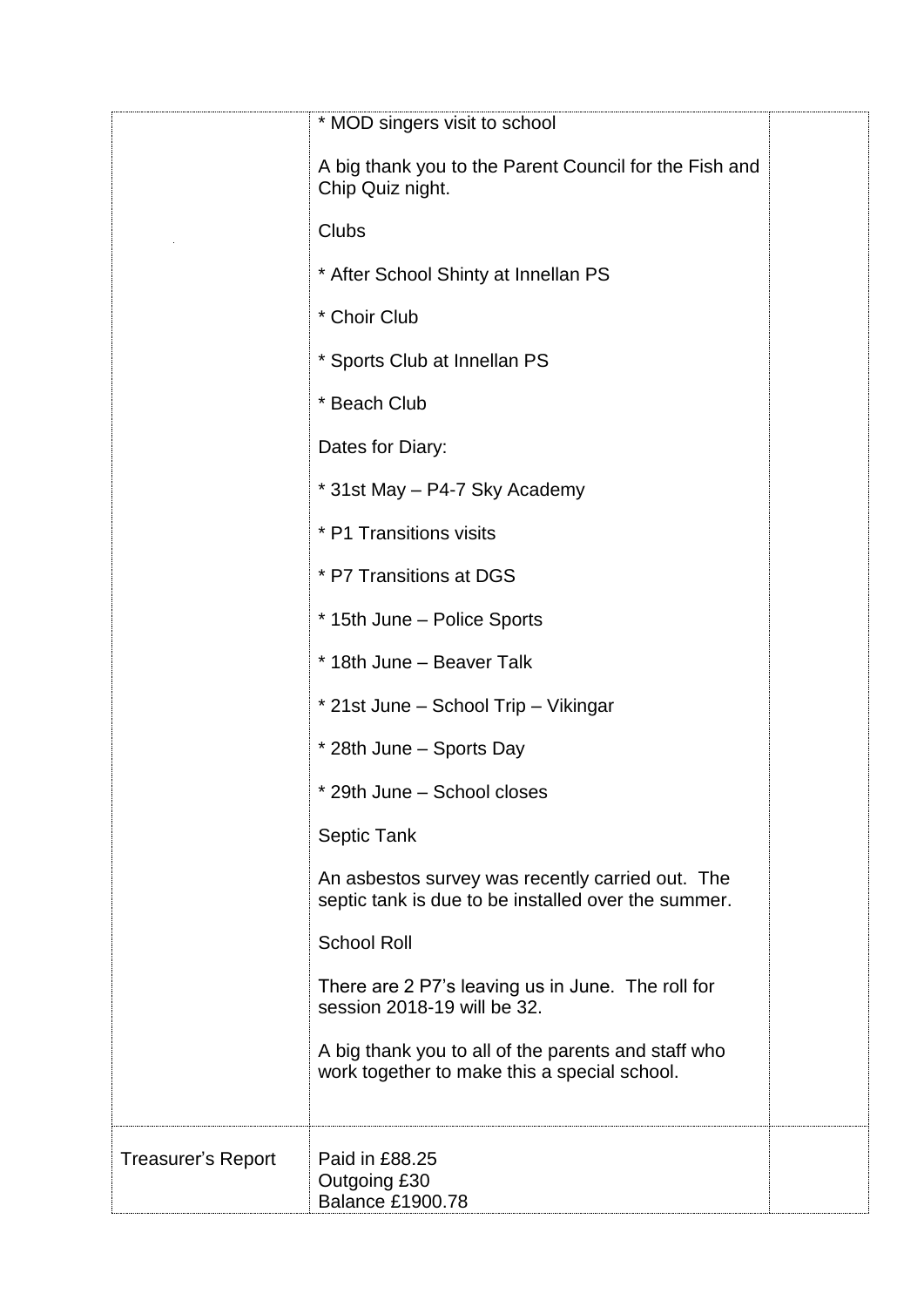| School Inspectors<br>report | Thank you to teachers for all their hard work. Staff<br>are in general happy with it. No surprises in the report<br>as teachers had identified what needed improving<br>already. We are happy that they don't want to come<br>back. Lisa will use report to help write improvement<br>plan.<br>Lisa wants to get questionnaire out to parents before<br>the summer holidays so she can take on board our<br>thoughts and work them into the improvement plan.<br>Also the children will be asked their thoughts on the<br>school. |  |
|-----------------------------|-----------------------------------------------------------------------------------------------------------------------------------------------------------------------------------------------------------------------------------------------------------------------------------------------------------------------------------------------------------------------------------------------------------------------------------------------------------------------------------------------------------------------------------|--|
| Fundraising<br><b>BBQ</b>   | Date of BBQ- Wed 27th June 18.30-20.30<br>Separate Planning Meeting to be held on 29 <sup>th</sup> May,<br>19.00 @ Amanda's house.<br>-Amanda to order glitter tattoos and stencils for face<br>painting.<br>-Coastguards are coming<br>-Water balloon and filling equipment with bulls eye<br>-No band this year, kids suggest play list this year<br>and email over to Diane.<br>-Pam will bring bouncy castles and mascots.<br>-Tombola and raffle.                                                                            |  |
| <b>Outdoor Space</b>        | The structural engineer is currently away and will be<br>back on the 29 <sup>th</sup> May. He has all the info he needs to<br>proceed. Fyne wood are storing the outdoor<br>classroom for us.<br>Nicola has suggested Kosco plastic brick type play<br>equipment. Lisa will bring to staff and pupils and get<br>their opinions. Lisa will let us know the outcome.<br>Jamie is working on painting the playground. She has<br>spray paint etc.                                                                                   |  |
| <b>Uniforms for Malawi</b>  | Helen suggested we have a uniform swap at the bbq<br>and the left overs could go to a local Malawi clothing<br>charity.<br>Diane has suggested that this could have wider<br>social economic implications in Malawi. She will                                                                                                                                                                                                                                                                                                     |  |